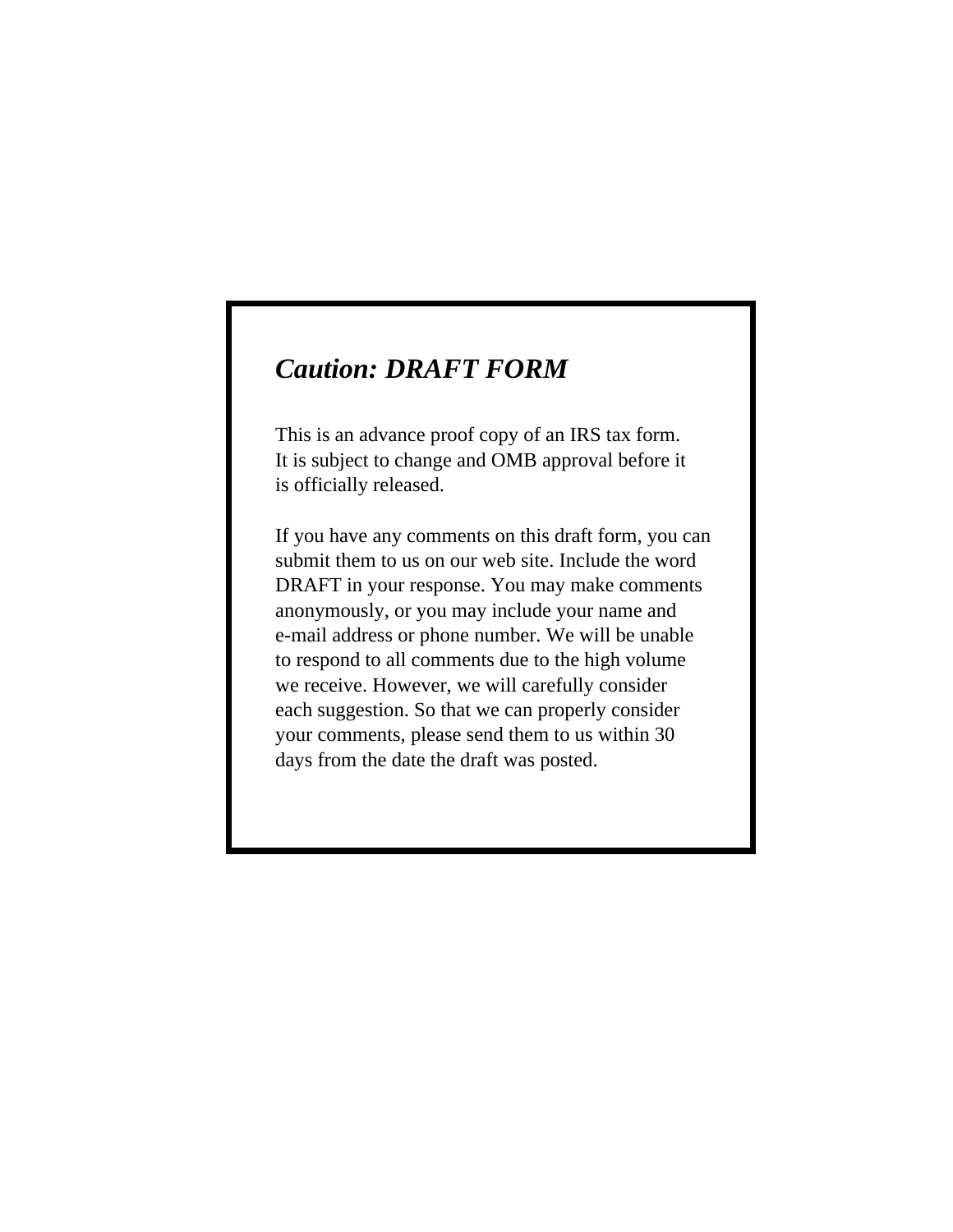## $_{\textsf{\tiny Form}}$  941 for 2011: Employer's QUARTERLY Federal Tax Return

950111

| гошт                                                                           | Department of the Treasury - Internal Revenue Service<br>(Rev. January 2011)                                                                                                                                                   |                | OMB No. 1545-0029                                                                 |  |  |
|--------------------------------------------------------------------------------|--------------------------------------------------------------------------------------------------------------------------------------------------------------------------------------------------------------------------------|----------------|-----------------------------------------------------------------------------------|--|--|
| (EIN)                                                                          | <b>Employer identification number</b>                                                                                                                                                                                          | (Check one.)   | <b>Report for this Quarter of 2011</b>                                            |  |  |
|                                                                                | <b>Name</b> (not your trade name)                                                                                                                                                                                              |                | 1: January, February, March                                                       |  |  |
|                                                                                |                                                                                                                                                                                                                                |                | 2: April, May, June                                                               |  |  |
|                                                                                | Trade name (if any)                                                                                                                                                                                                            |                | 3: July, August, September                                                        |  |  |
| <b>Address</b>                                                                 |                                                                                                                                                                                                                                |                | 4: October, November, December                                                    |  |  |
|                                                                                | <b>Street</b><br>Suite or room number<br>Number                                                                                                                                                                                |                | Prior-year forms are available at                                                 |  |  |
|                                                                                | State<br>ZIP code<br>City                                                                                                                                                                                                      |                | www.irs.gov/form941.                                                              |  |  |
|                                                                                | Read the separate instructions before you complete Form 941. Type or print within the boxes.<br>Answer these questions for this quarter.                                                                                       |                |                                                                                   |  |  |
| Part 1:<br>1                                                                   | Number of employees who received wages, tips, or other compensation for the pay period                                                                                                                                         |                |                                                                                   |  |  |
|                                                                                | including: Mar. 12 (Quarter 1), June 12 (Quarter 2), Sept. 12 (Quarter 3), or Dec. 12 (Quarter 4)                                                                                                                              | 1              |                                                                                   |  |  |
| 2                                                                              | Wages, tips, and other compensation                                                                                                                                                                                            | $\mathbf{2}$   |                                                                                   |  |  |
| з                                                                              | Income tax withheld from wages, tips, and other compensation                                                                                                                                                                   | 3              |                                                                                   |  |  |
| 4                                                                              | If no wages, tips, and other compensation are subject to social security or Medicare tax                                                                                                                                       |                | Check and go to line 6e.                                                          |  |  |
|                                                                                | Column 1<br>Column 2                                                                                                                                                                                                           |                |                                                                                   |  |  |
| 5a                                                                             | Taxable social security wages.<br>$\times$ .104 =                                                                                                                                                                              |                | For 2011, the employee social security<br>tax rate is 4.2% and the Medicare tax   |  |  |
| 5b                                                                             | Taxable social security tips.<br>$\times$ .104 =                                                                                                                                                                               | $\blacksquare$ | rate is 1.45%. For 2011, the employer<br>social security tax rate is 6.2% and the |  |  |
| 5с                                                                             | $\times .029 =$<br>Taxable Medicare wages & tips.                                                                                                                                                                              |                | Medicare tax rate is 1.45%.                                                       |  |  |
| 5d                                                                             | Add Column 2 line 5a, Column 2 line 5b, and Column 2 line 5c                                                                                                                                                                   | 5d             |                                                                                   |  |  |
| 5е                                                                             | Section 3121(q) Notice and Demand-Tax due on unreported tips (see instructions)                                                                                                                                                | 5е             |                                                                                   |  |  |
| 6a                                                                             | Reserved for future use.                                                                                                                                                                                                       |                |                                                                                   |  |  |
| 6b                                                                             | Do Not Complete Lines 6a-6d<br>Reserved for future use.                                                                                                                                                                        |                |                                                                                   |  |  |
| 6c                                                                             | Reserved for future use.                                                                                                                                                                                                       | 6d             |                                                                                   |  |  |
| 6e                                                                             | Total taxes before adjustments (add lines 3, 5d, and 5e)                                                                                                                                                                       | 6e             | п                                                                                 |  |  |
| 7                                                                              | Current quarter's adjustment for fractions of cents entitled and the control of current systems of current and the current of the current of current and current of current and current of current and current of current curr | 7              | ٠                                                                                 |  |  |
| 8                                                                              | <b>Current quarter's adjustment for sick pay</b>                                                                                                                                                                               | 8              | ٠                                                                                 |  |  |
| 9                                                                              | Current quarter's adjustments for tips and group-term life insurance                                                                                                                                                           | 9              | ٠                                                                                 |  |  |
| 10                                                                             | <b>Total taxes after adjustments.</b> Combine lines 6e through 9                                                                                                                                                               | 10             | ٠                                                                                 |  |  |
| 11                                                                             | Total deposits, including prior quarter overpayments .<br>and a strong control of the state of the                                                                                                                             | 11             | ٠                                                                                 |  |  |
| 12a                                                                            | <b>COBRA premium assistance payments (see instructions)</b><br>and a strain and a strain and a                                                                                                                                 | 12a            | п                                                                                 |  |  |
| 12 <sub>b</sub>                                                                | Number of individuals provided COBRA premium assistance                                                                                                                                                                        |                |                                                                                   |  |  |
| 13                                                                             | Add lines 11 and 12a                                                                                                                                                                                                           | 13             | ٠                                                                                 |  |  |
| 14                                                                             | Balance due. If line 10 is more than line 13, enter the difference and see instructions                                                                                                                                        | 14             | ٠                                                                                 |  |  |
| 15                                                                             | Overpayment. If line 13 is more than line 10, enter the difference<br>$\blacksquare$                                                                                                                                           |                | Check one: $\Box$ Apply to next return.<br>Send a refund.                         |  |  |
| Next $\blacksquare$<br>▶ You MUST complete both pages of Form 941 and SIGN it. |                                                                                                                                                                                                                                |                |                                                                                   |  |  |

For Privacy Act and Paperwork Reduction Act Notice, see the back of the Payment Voucher. Cat. No. 17001Z Form 941 (Rev. 1-2011)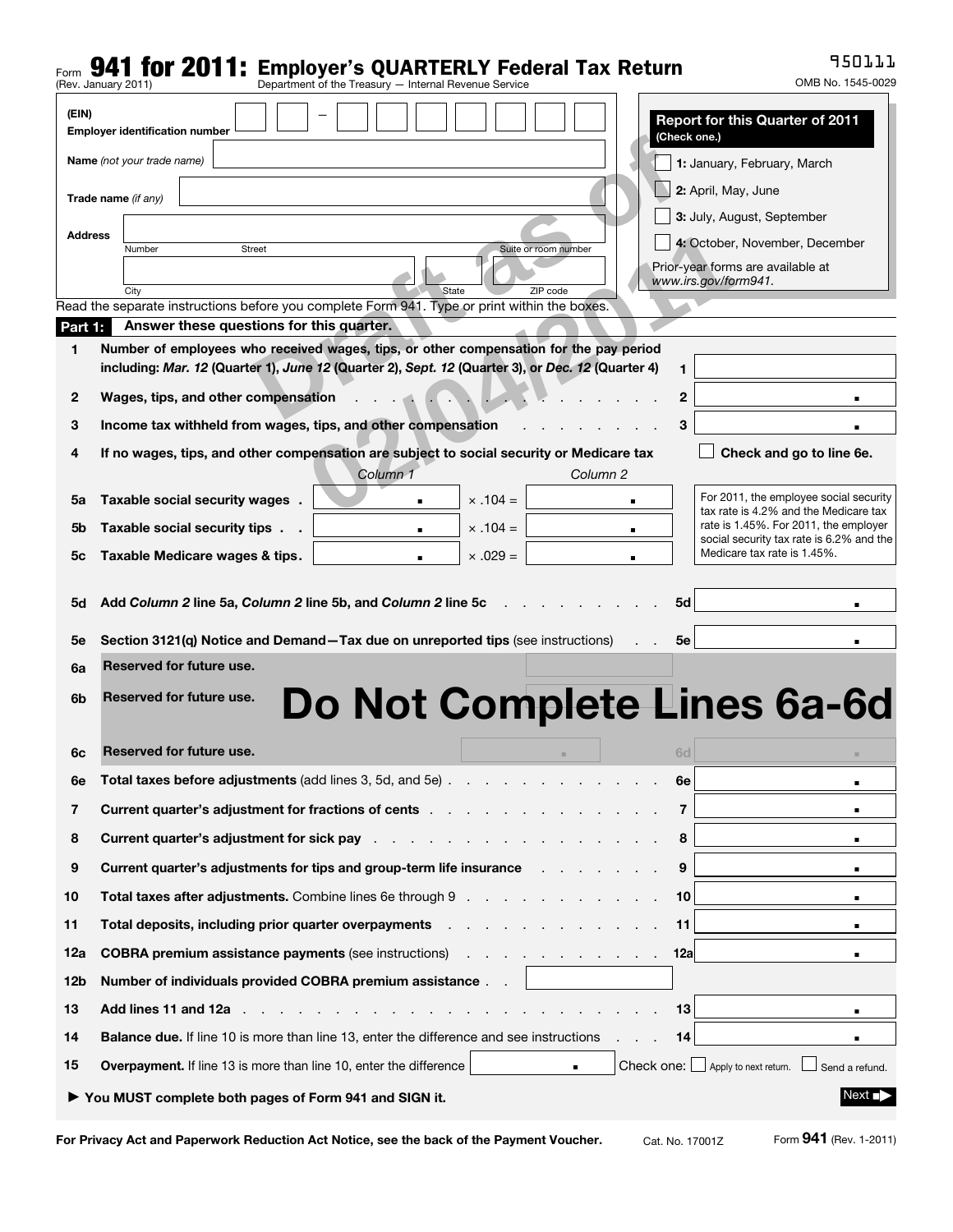| <b>Name</b> (not your trade name)                                                                                                                                                                                                                                                                                                                                                                                                                                                                                                                                                                            |                                                                                                                                                                  | <b>Employer identification number (EIN)</b>                                                                                                                                                                                                                                                                               |  |  |  |
|--------------------------------------------------------------------------------------------------------------------------------------------------------------------------------------------------------------------------------------------------------------------------------------------------------------------------------------------------------------------------------------------------------------------------------------------------------------------------------------------------------------------------------------------------------------------------------------------------------------|------------------------------------------------------------------------------------------------------------------------------------------------------------------|---------------------------------------------------------------------------------------------------------------------------------------------------------------------------------------------------------------------------------------------------------------------------------------------------------------------------|--|--|--|
| Part 2:                                                                                                                                                                                                                                                                                                                                                                                                                                                                                                                                                                                                      | Tell us about your deposit schedule and tax liability for this quarter.                                                                                          |                                                                                                                                                                                                                                                                                                                           |  |  |  |
|                                                                                                                                                                                                                                                                                                                                                                                                                                                                                                                                                                                                              |                                                                                                                                                                  | If you are unsure about whether you are a monthly schedule depositor or a semiweekly schedule depositor, see Pub. 15                                                                                                                                                                                                      |  |  |  |
| (Circular E), section 11.                                                                                                                                                                                                                                                                                                                                                                                                                                                                                                                                                                                    |                                                                                                                                                                  | Write the state abbreviation for the state where you made your deposits OR write "MU" if you made your                                                                                                                                                                                                                    |  |  |  |
| 16                                                                                                                                                                                                                                                                                                                                                                                                                                                                                                                                                                                                           | deposits in <i>multiple</i> states.                                                                                                                              |                                                                                                                                                                                                                                                                                                                           |  |  |  |
| Line 10 on this return is less than \$2,500 or line 10 on the return for the preceding quarter was less than \$2,500, and you did not incur a<br><b>Check one:</b><br>17<br>\$100,000 next-day deposit obligation during the current quarter. If you meet the de minimis exception based on the prior quarter and line 10<br>for the current quarter is \$100,000 or more, you must provide a record of your federal tax liability. If you are a monthly schedule depositor,<br>complete the deposit schedule below; if you are a semiweekly schedule depositor, attach Schedule B (Form 941). Go to Part 3. |                                                                                                                                                                  |                                                                                                                                                                                                                                                                                                                           |  |  |  |
|                                                                                                                                                                                                                                                                                                                                                                                                                                                                                                                                                                                                              | You were a monthly schedule depositor for the entire quarter. Enter your tax liability for each month and total<br>liability for the quarter, then go to Part 3. |                                                                                                                                                                                                                                                                                                                           |  |  |  |
|                                                                                                                                                                                                                                                                                                                                                                                                                                                                                                                                                                                                              | Month 1<br>Tax liability:                                                                                                                                        |                                                                                                                                                                                                                                                                                                                           |  |  |  |
|                                                                                                                                                                                                                                                                                                                                                                                                                                                                                                                                                                                                              |                                                                                                                                                                  |                                                                                                                                                                                                                                                                                                                           |  |  |  |
|                                                                                                                                                                                                                                                                                                                                                                                                                                                                                                                                                                                                              | <b>Month 2</b>                                                                                                                                                   |                                                                                                                                                                                                                                                                                                                           |  |  |  |
|                                                                                                                                                                                                                                                                                                                                                                                                                                                                                                                                                                                                              | Month <sub>3</sub>                                                                                                                                               |                                                                                                                                                                                                                                                                                                                           |  |  |  |
|                                                                                                                                                                                                                                                                                                                                                                                                                                                                                                                                                                                                              | <b>Total liability for quarter</b>                                                                                                                               | Total must equal line 10.                                                                                                                                                                                                                                                                                                 |  |  |  |
|                                                                                                                                                                                                                                                                                                                                                                                                                                                                                                                                                                                                              | Report of Tax Liability for Semiweekly Schedule Depositors, and attach it to Form 941.                                                                           | You were a semiweekly schedule depositor for any part of this quarter. Complete Schedule B (Form 941):                                                                                                                                                                                                                    |  |  |  |
| Part 3:                                                                                                                                                                                                                                                                                                                                                                                                                                                                                                                                                                                                      | Tell us about your business. If a question does NOT apply to your business, leave it blank.                                                                      |                                                                                                                                                                                                                                                                                                                           |  |  |  |
| 18                                                                                                                                                                                                                                                                                                                                                                                                                                                                                                                                                                                                           | If your business has closed or you stopped paying wages                                                                                                          | Check here, and                                                                                                                                                                                                                                                                                                           |  |  |  |
|                                                                                                                                                                                                                                                                                                                                                                                                                                                                                                                                                                                                              | enter the final date you paid wages                                                                                                                              |                                                                                                                                                                                                                                                                                                                           |  |  |  |
|                                                                                                                                                                                                                                                                                                                                                                                                                                                                                                                                                                                                              | 19 If you are a seasonal employer and you do not have to file a return for every quarter of the year.                                                            | Check here.                                                                                                                                                                                                                                                                                                               |  |  |  |
| Part 4:                                                                                                                                                                                                                                                                                                                                                                                                                                                                                                                                                                                                      | May we speak with your third-party designee?                                                                                                                     |                                                                                                                                                                                                                                                                                                                           |  |  |  |
| for details.                                                                                                                                                                                                                                                                                                                                                                                                                                                                                                                                                                                                 |                                                                                                                                                                  | Do you want to allow an employee, a paid tax preparer, or another person to discuss this return with the IRS? See the instructions                                                                                                                                                                                        |  |  |  |
|                                                                                                                                                                                                                                                                                                                                                                                                                                                                                                                                                                                                              | Yes. Designee's name and phone number                                                                                                                            |                                                                                                                                                                                                                                                                                                                           |  |  |  |
|                                                                                                                                                                                                                                                                                                                                                                                                                                                                                                                                                                                                              | Select a 5-digit Personal Identification Number (PIN) to use when talking to the IRS.                                                                            |                                                                                                                                                                                                                                                                                                                           |  |  |  |
| No.                                                                                                                                                                                                                                                                                                                                                                                                                                                                                                                                                                                                          |                                                                                                                                                                  |                                                                                                                                                                                                                                                                                                                           |  |  |  |
| Part 5:                                                                                                                                                                                                                                                                                                                                                                                                                                                                                                                                                                                                      | Sign here. You MUST complete both pages of Form 941 and SIGN it.                                                                                                 |                                                                                                                                                                                                                                                                                                                           |  |  |  |
|                                                                                                                                                                                                                                                                                                                                                                                                                                                                                                                                                                                                              |                                                                                                                                                                  | Under penalties of perjury, I declare that I have examined this return, including accompanying schedules and statements, and to the best of my knowledge<br>and belief, it is true, correct, and complete. Declaration of preparer (other than taxpayer) is based on all information of which preparer has any knowledge. |  |  |  |
|                                                                                                                                                                                                                                                                                                                                                                                                                                                                                                                                                                                                              |                                                                                                                                                                  | Print your                                                                                                                                                                                                                                                                                                                |  |  |  |
| Sign your                                                                                                                                                                                                                                                                                                                                                                                                                                                                                                                                                                                                    |                                                                                                                                                                  | name here<br>Print your                                                                                                                                                                                                                                                                                                   |  |  |  |
| name here                                                                                                                                                                                                                                                                                                                                                                                                                                                                                                                                                                                                    |                                                                                                                                                                  | title here                                                                                                                                                                                                                                                                                                                |  |  |  |
|                                                                                                                                                                                                                                                                                                                                                                                                                                                                                                                                                                                                              | $\prime$<br>$\sqrt{2}$                                                                                                                                           |                                                                                                                                                                                                                                                                                                                           |  |  |  |
|                                                                                                                                                                                                                                                                                                                                                                                                                                                                                                                                                                                                              | Date                                                                                                                                                             | Best daytime phone                                                                                                                                                                                                                                                                                                        |  |  |  |
| <b>Paid Preparer Use Only</b>                                                                                                                                                                                                                                                                                                                                                                                                                                                                                                                                                                                |                                                                                                                                                                  | Check if you are self-employed                                                                                                                                                                                                                                                                                            |  |  |  |
| Preparer's name                                                                                                                                                                                                                                                                                                                                                                                                                                                                                                                                                                                              |                                                                                                                                                                  | <b>PTIN</b>                                                                                                                                                                                                                                                                                                               |  |  |  |
| Preparer's signature                                                                                                                                                                                                                                                                                                                                                                                                                                                                                                                                                                                         |                                                                                                                                                                  | Date                                                                                                                                                                                                                                                                                                                      |  |  |  |
| Firm's name (or yours<br>if self-employed)                                                                                                                                                                                                                                                                                                                                                                                                                                                                                                                                                                   |                                                                                                                                                                  | <b>EIN</b>                                                                                                                                                                                                                                                                                                                |  |  |  |
| Address                                                                                                                                                                                                                                                                                                                                                                                                                                                                                                                                                                                                      |                                                                                                                                                                  | Phone                                                                                                                                                                                                                                                                                                                     |  |  |  |
|                                                                                                                                                                                                                                                                                                                                                                                                                                                                                                                                                                                                              |                                                                                                                                                                  |                                                                                                                                                                                                                                                                                                                           |  |  |  |
| City                                                                                                                                                                                                                                                                                                                                                                                                                                                                                                                                                                                                         |                                                                                                                                                                  | <b>State</b><br>ZIP code                                                                                                                                                                                                                                                                                                  |  |  |  |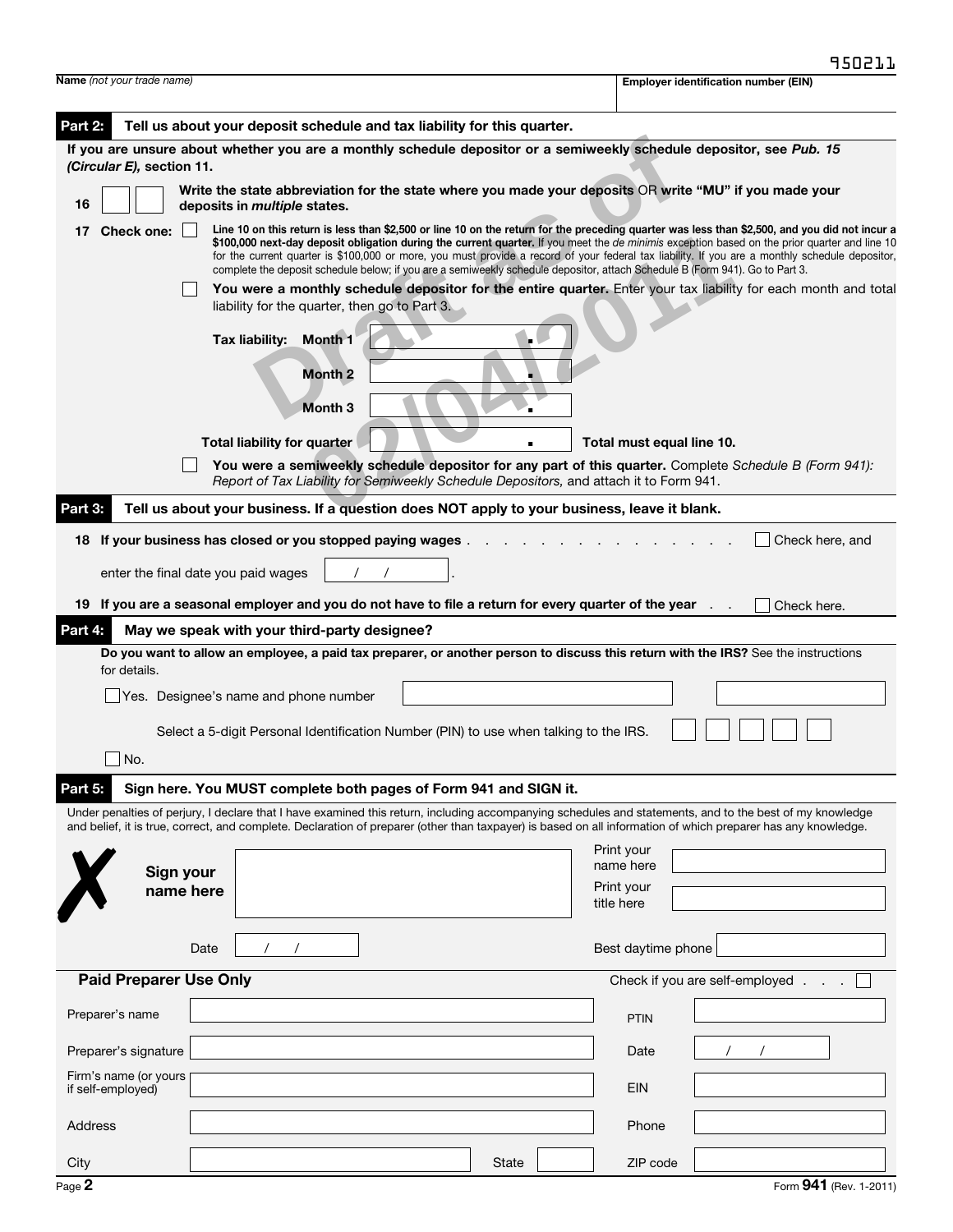### Form 941-V, Payment Voucher

#### Purpose of Form

**Caution.** Use Form 941-V w<br> **Draft As of the School of the School of the School of the School of the School of the School of the School of the School of the School of the School of the School of the School of the School o** Complete Form 941-V, Payment Voucher, if you are making a payment with Form 941, Employer's QUARTERLY Federal Tax Return. We will use the completed voucher to credit your payment more promptly and accurately, and to improve our service to you.

If you have your return prepared by a third party and make a payment with that return, please provide this payment voucher to the return preparer.

### Making Payments With Form 941

To avoid a penalty, make your payment with Form 941 only if:

• Your net taxes for either the current quarter or the preceding quarter (line 10 on Form 941) are less than \$2,500, you did not incur a \$100,000 next-day deposit obligation during the current quarter, and you are paying in full with a timely filed return, or

• You are a monthly schedule depositor making a payment in accordance with the Accuracy of Deposits Rule. See section 11 of Pub. 15 (Circular E), Employer's Tax Guide, for details. In this case, the amount of your payment may be \$2,500 or more.

Otherwise, you must make deposits by electronic funds transfer. See section 11 of Pub. 15 (Circular E) for deposit instructions. Do not use Form 941-V to make federal tax deposits.

Caution. *Use Form 941-V when making any payment with Form 941. However, if you pay an amount with Form 941 that should have been deposited, you may be subject to a penalty. See* Deposit Penalties *in section 11 of Pub. 15 (Circular E).*

#### Specific Instructions

Secric Instructions<br>
by a third party and<br>
ease provide this<br>
are recovered this<br>
are recovered this<br>
are the starting of the starting and the date you applied in this<br>
for Employer Identification Number,<br>
For " and the da Box 1—Employer identification number (EIN). If you do not have an EIN, apply for one on Form SS-4, Application for Employer Identification Number, and write "Applied For" and the date you applied in this entry space.

Box 2—Amount paid. Enter the amount paid with Form 941.

Box 3—Tax period. Darken the circle identifying the quarter for which the payment is made. Darken only one circle.

Box 4—Name and address. Enter your name and address as shown on Form 941.

• Enclose your check or money order made payable to the "United States Treasury." Be sure to enter your EIN, "Form 941," and the tax period on your check or money order. Do not send cash. Do not staple Form 941-V or your payment to Form 941 (or to each other).

• Detach Form 941-V and send it with your payment and Form 941 to the address in the Instructions for Form 941.

Note. You must also complete the entity information above Part 1 on Form 941.

|                                                                    |                | Detach Here and Mail With Your Payment and Form 941.                                |         |                   |
|--------------------------------------------------------------------|----------------|-------------------------------------------------------------------------------------|---------|-------------------|
| $$941-V$<br>Department of the Treasury<br>Internal Revenue Service |                | <b>Payment Voucher</b><br>► Do not staple this voucher or your payment to Form 941. |         | OMB No. 1545-0029 |
| Enter your employer identification<br>number (EIN).                |                | 2<br>Enter the amount of your payment. $\blacktriangleright$                        | Dollars | Cents             |
| <b>Tax Period</b><br>3                                             |                | Enter your business name (individual name if sole proprietor).<br>4                 |         |                   |
| 1st<br>Quarter                                                     | 3rd<br>Quarter | Enter your address.                                                                 |         |                   |
| 2nd<br>Quarter                                                     | 4th<br>Quarter | Enter your city, state, and ZIP code.                                               |         |                   |